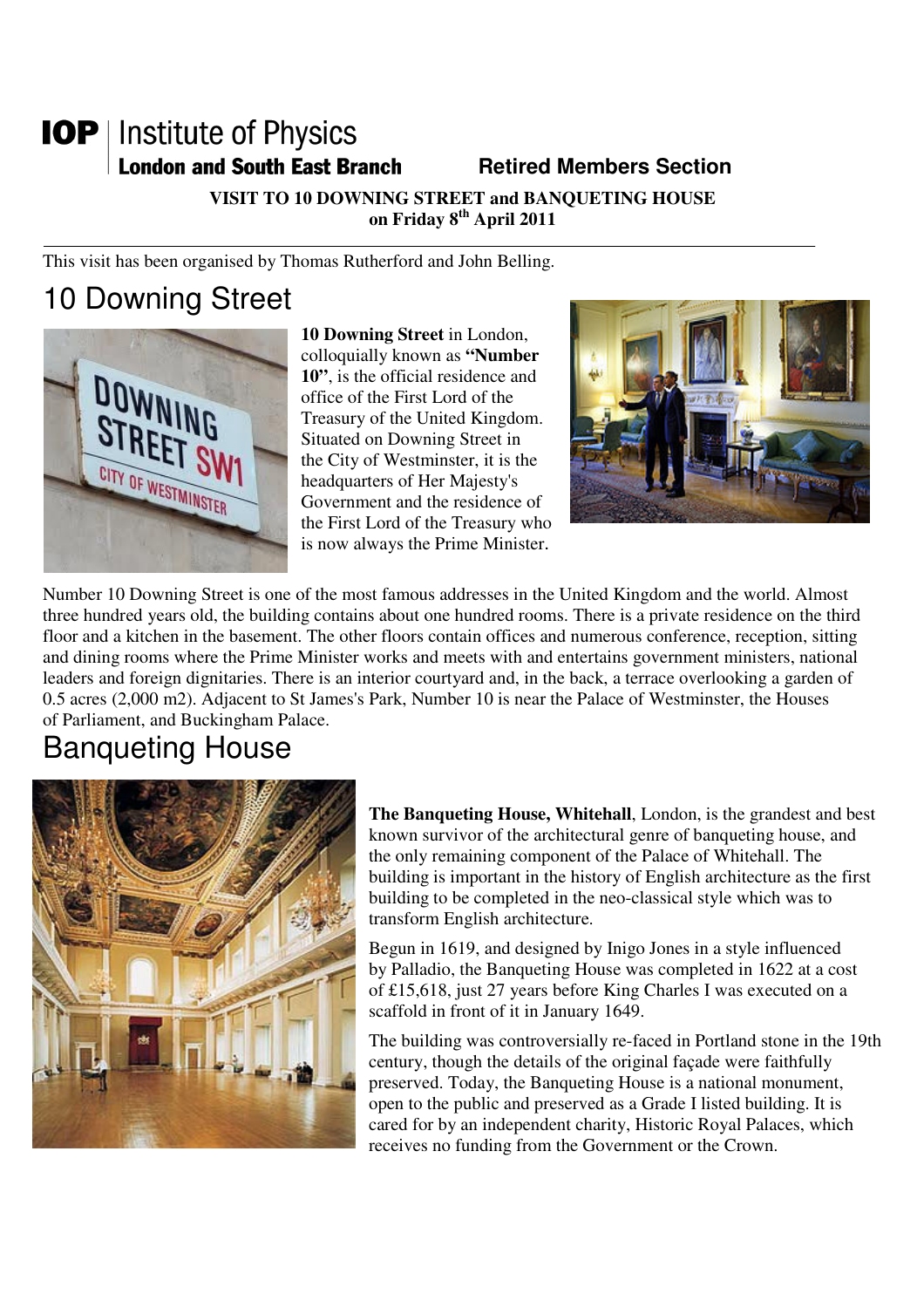The design of the Banqueting House is classical in concept. It introduced a refined Italianate Renaissance style that was unparalleled in the free and picturesque Jacobean architecture of England, where Renaissance motifs were still filtered through the engravings of Flemish Mannerist designers. The roof is all but flat and the roofline is a balustrade.

On the street façade, all the elements of two orders of engaged columns, Corinthian over Ionic, above a high rusticated basement, are interlocked in a harmonious whole.

The building is on three floors. The ground floor, a warren of cellars and store rooms, is low; its small windows indicating by their size the lowly status and usage of the floor, above which is the double-height banqueting hall, which falsely appears from the outside as a first-floor piano nobile with a secondary floor above. The seven bays of windows divided by Ionic pilasters of the "first floor" are surmounted by alternating triangular and segmental pediments, while the windows of the "second floor" are unadorned casements. Immediately beneath the entablature, which projects to emphasize the central three bays, the capitals of the Corinthian pilasters are linked by swags in relief above which the entablature, crowned by a balustrade, is supported by dental corbel table. Under the upper frieze, festoons and masks suggest the feasting and revelry associated with the concept of a royal banqueting hall.

#### **Where and when to meet**

Meet outside the iron gates of Downing Street at 10.15am

IMPORTANT : Bring identification – e.g. driving licence.

You are permitted to take pictures outside no 10, but not inside the house.

#### **Getting there**

Best by tube to Westminster, then a few minutes' walk.

#### **Lunch arrangements**



Tables have been booked at The Red Lion, 48 Parliament St, Whitehall, SW1A 2NH. Turn right out of Downing Street, cross over the road (Parliament Street), past the Cenotaph, and the Red Lion is on the corner with Derby Gate.

The menu includes Piri Piri Chicken, Hake Fillet and Chips, Beef Ragu Lasagne, Chicken & Mushroom Pie, Roast Monkfish, Mediterranean Vegetable Pasta, average cost around £10.

#### **Maximum and minimum, size of party**: 25

**Cost:** £10.00 per person